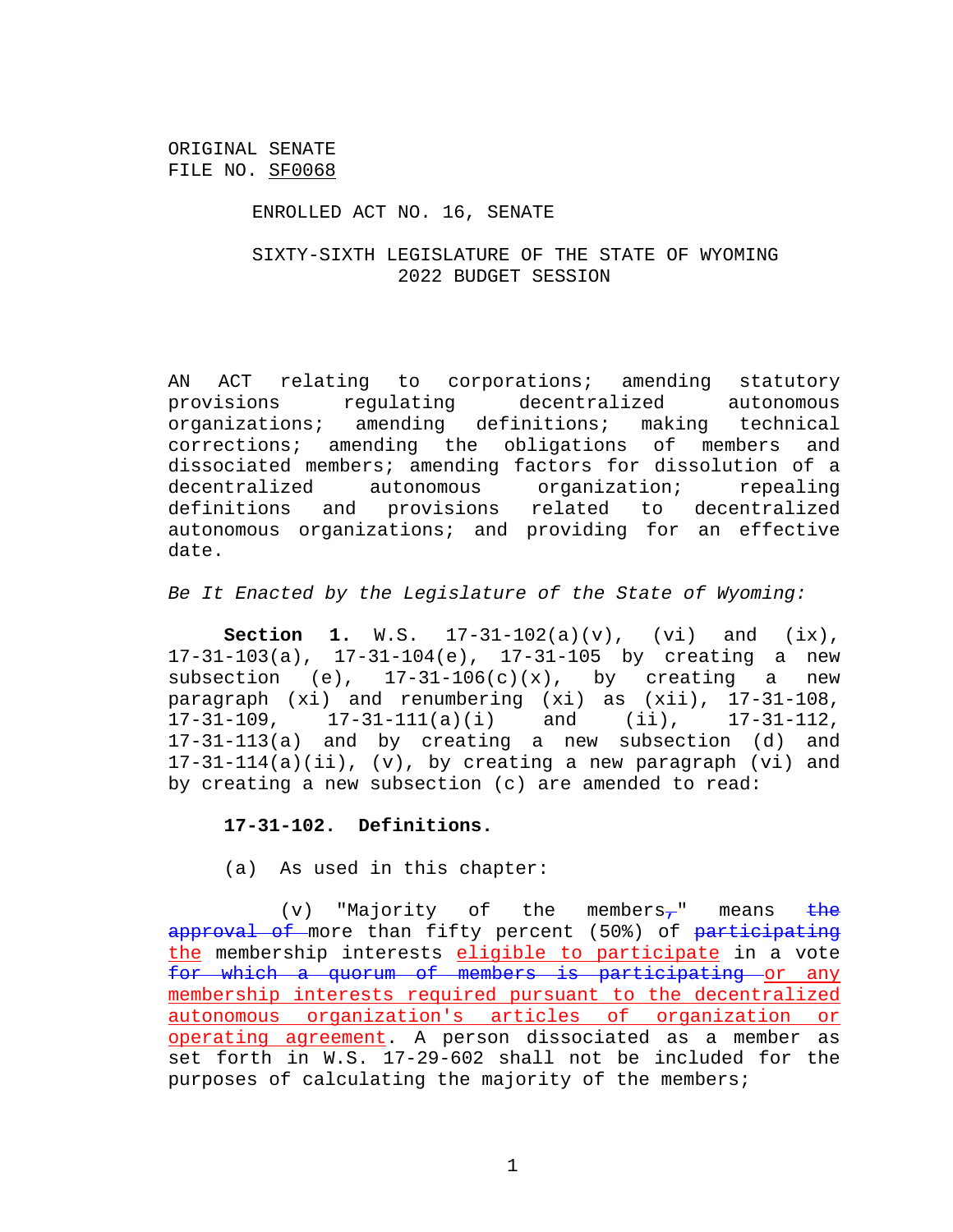#### ENROLLED ACT NO. 16, SENATE

## SIXTY-SIXTH LEGISLATURE OF THE STATE OF WYOMING 2022 BUDGET SESSION

(vi) "Membership interest" means a member's ownership share right in a member managed decentralized autonomous organization, which may be defined in the entity's determined by the organization's articles of organization, smart contract or operating agreement or ascertainable from a blockchain on which the organization relies to determine a member's ownership right. A membership interest may also be characterized as either a digital security or a digital consumer asset as defined in W.S. 34-29-101, if designated as such in the organization's articles of organization or operating agreement;

(ix) "Smart contract" means an automated transaction, as defined in W.S. 40‑21‑102(a)(ii), or any substantially similar analoque, which is comprised of or code, script or programming language that executes the terms of an agreement and relying on a blockchain which may include taking custody of and transferring an asset, administrating membership interest votes with respect to a decentralized autonomous organization or issuing executable instructions for these actions, based on the occurrence or nonoccurrence of specified conditions.

# **17-31-103. Application of Wyoming Limited Liability Company Act.**

(a) The Wyoming Limited Liability Company Act applies to decentralized autonomous organizations to the extent not inconsistent with the provisions of this chapter, and the powers provided to the secretary of state by W.S. 17-29-1102 shall apply to this chapter.

**17-31-104. Definition and election of decentralized autonomous organization status.**

2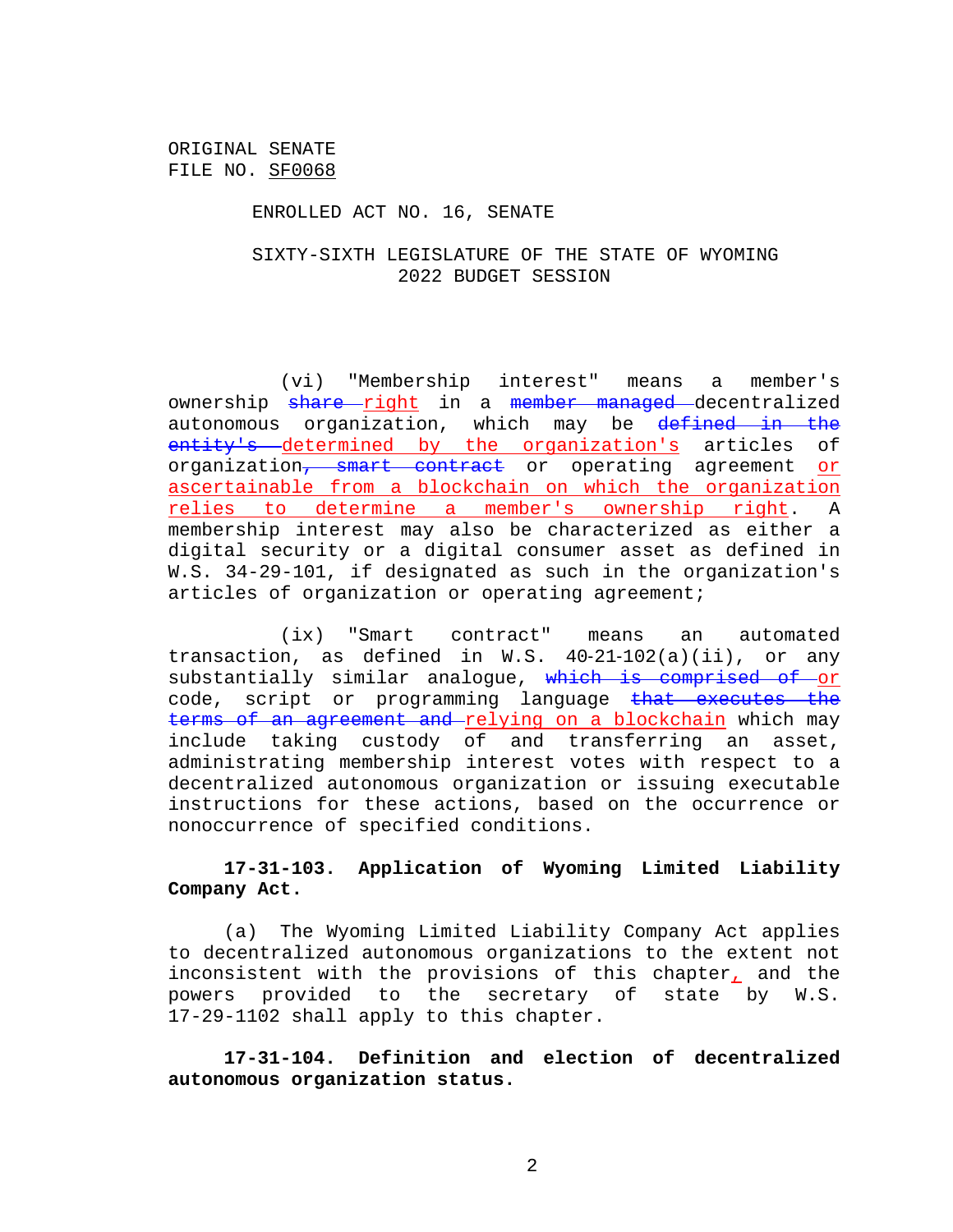### ENROLLED ACT NO. 16, SENATE

# SIXTY-SIXTH LEGISLATURE OF THE STATE OF WYOMING 2022 BUDGET SESSION

(e) A statement in the articles of organization  $max$ define shall establish how the decentralized autonomous organization as either a member shall be managed decentralized autonomous organization or an by the members, including to what extent the management will be conducted algorithmically. managed decentralized autonomous organization. If the type of decentralized autonomous organization is not otherwise provided for, the limited liability company will be presumed to be a member managed decentralized autonomous organization.

## **17-31-105. Formation.**

(e) If the articles of organization filed pursuant to subsection (a) of this section does not include a publicly available identifier as required by W.S. 17-31-106(b), the person filing shall have thirty (30) days to provide the publicly available identifier to the secretary of state. If the publicly available identifier is not provided within thirty (30) days, the secretary of state shall dissolve the decentralized autonomous organization.

## **17-31-106. Articles of organization.**

(c) Except as otherwise provided in this chapter, the articles of organization and the smart contracts for a decentralized autonomous organization shall govern all of the following:

 $(x)$  Procedures for amending, updating, editing or changing applicable modifying or otherwise revising the organization's smart contracts;

(xi) Dispute resolution;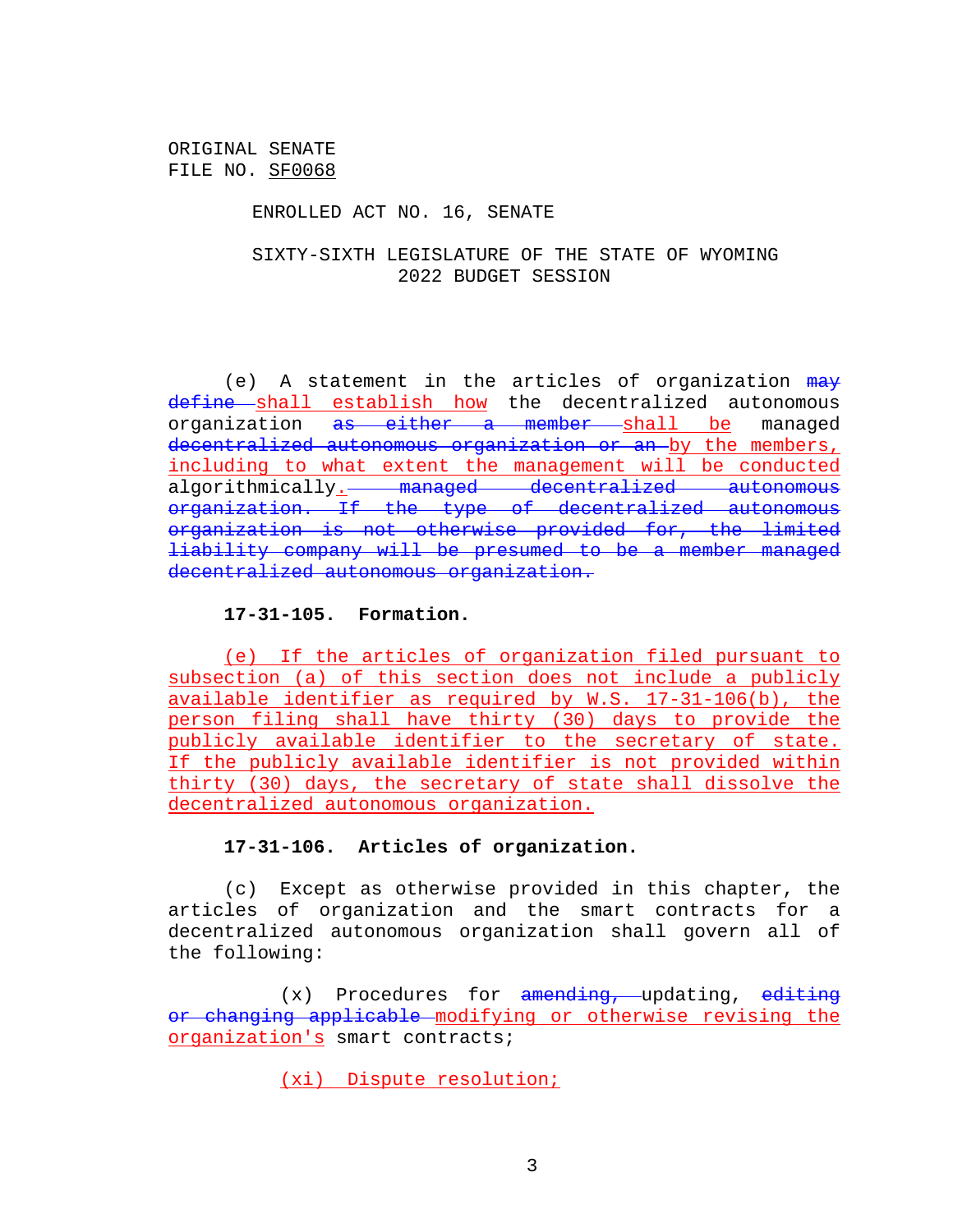### ENROLLED ACT NO. 16, SENATE

# SIXTY-SIXTH LEGISLATURE OF THE STATE OF WYOMING 2022 BUDGET SESSION

 $\overline{f(xi)}$ (xii) All other aspects of the decentralized autonomous organization.

### **17-31-108. Operating agreement.**

To the extent the articles of organization or smart contract do not otherwise provide for a matter described in W.S. 17-31-106, the obligations, rights and duties of the members and operation of a decentralized autonomous organization may be supplemented by an operating agreement. An operating agreement may be a smart contract.

### **17-31-109. Management.**

Management of a decentralized autonomous organization shall be vested in its members, if member managed, or the members and any applicable smart contract, if algorithmically managed, unless otherwise provided in the articles of organization or operating agreement contracts. All smart contracts utilized by a decentralized autonomous organization shall be capable of being updated, modified or otherwise upgraded.

# **17-31-111. Membership interests for decentralized autonomous organizations; voting.**

(a) For purposes of W.S. 17-31-113 and 17-31-114 and unless otherwise provided for in the articles of organization, smart contract or operating agreement:

(i) Membership interests in a member managed decentralized autonomous organization shall be calculated by dividing a member's contribution of digital assets to the organization divided by the total amount of digital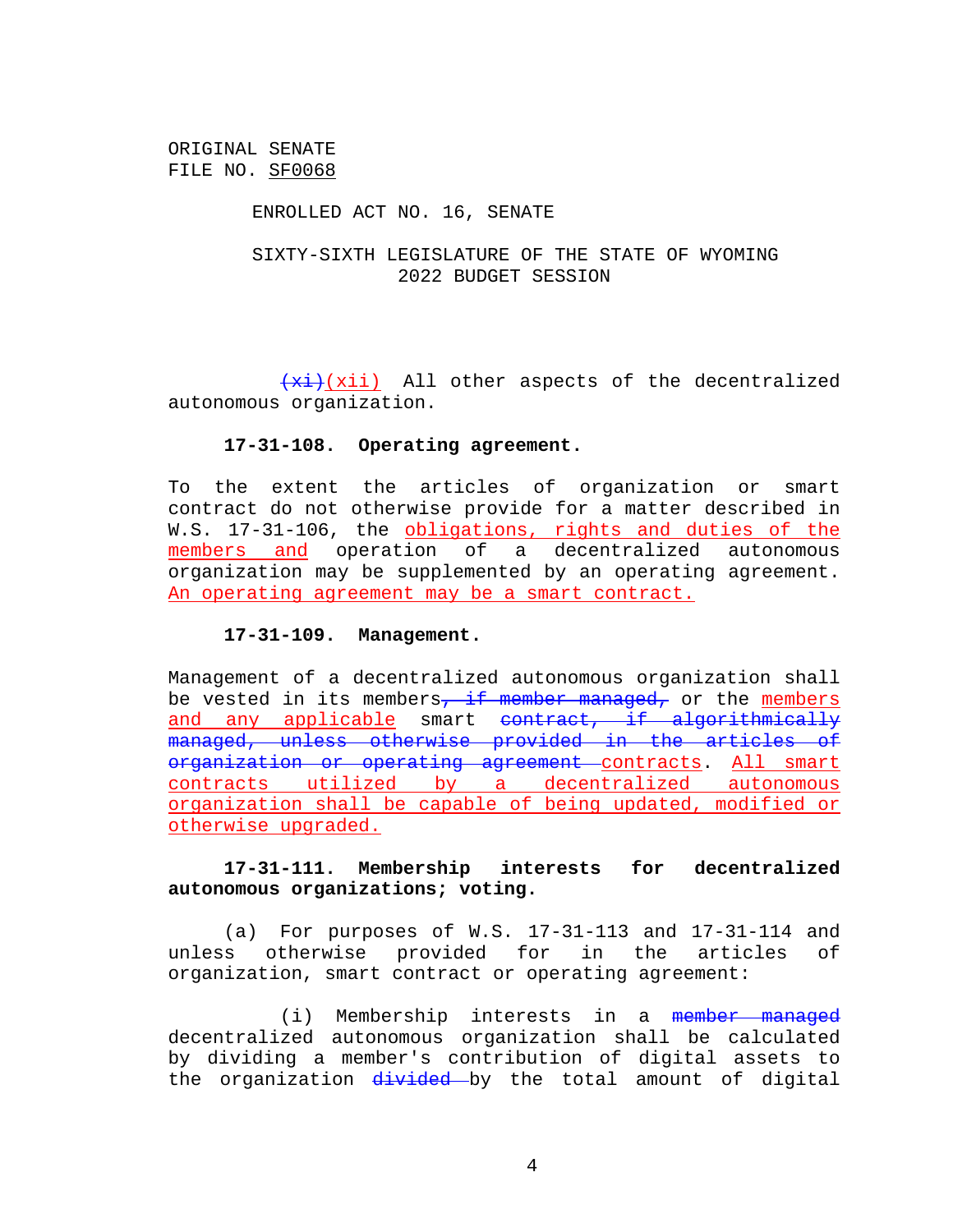### ENROLLED ACT NO. 16, SENATE

## SIXTY-SIXTH LEGISLATURE OF THE STATE OF WYOMING 2022 BUDGET SESSION

assets contributed to the organization at the time of a vote; or

(ii) If all members do have not contribute contributed digital assets to an organization as a prerequisite to becoming a member, each member shall possess one (1) membership interest and be entitled to one (1) vote;

**17-31-112. Right of members and dissociated members to information.**

To the extent the information is available on an open blockchain, members and dissociated members shall have no right under W.S. 17-29-410 to separately inspect or copy records of a decentralized autonomous organization and the organization shall have no obligation to furnish any information to members or dissociated members concerning the organization's activities, financial condition or other circumstances. to the extent the information is available on an open blockchain.

### **17-31-113. Membership and withdrawal of members.**

(a) Except as specified in subsection (d) of this section, a member may only withdraw from a decentralized autonomous organization in accordance with the terms set forth in the articles of organization, the smart contracts or, if applicable, the operating agreement.

(d) Where the articles of organization, operating agreement and smart contracts for a decentralized autonomous organization do not specify the manner by which a person: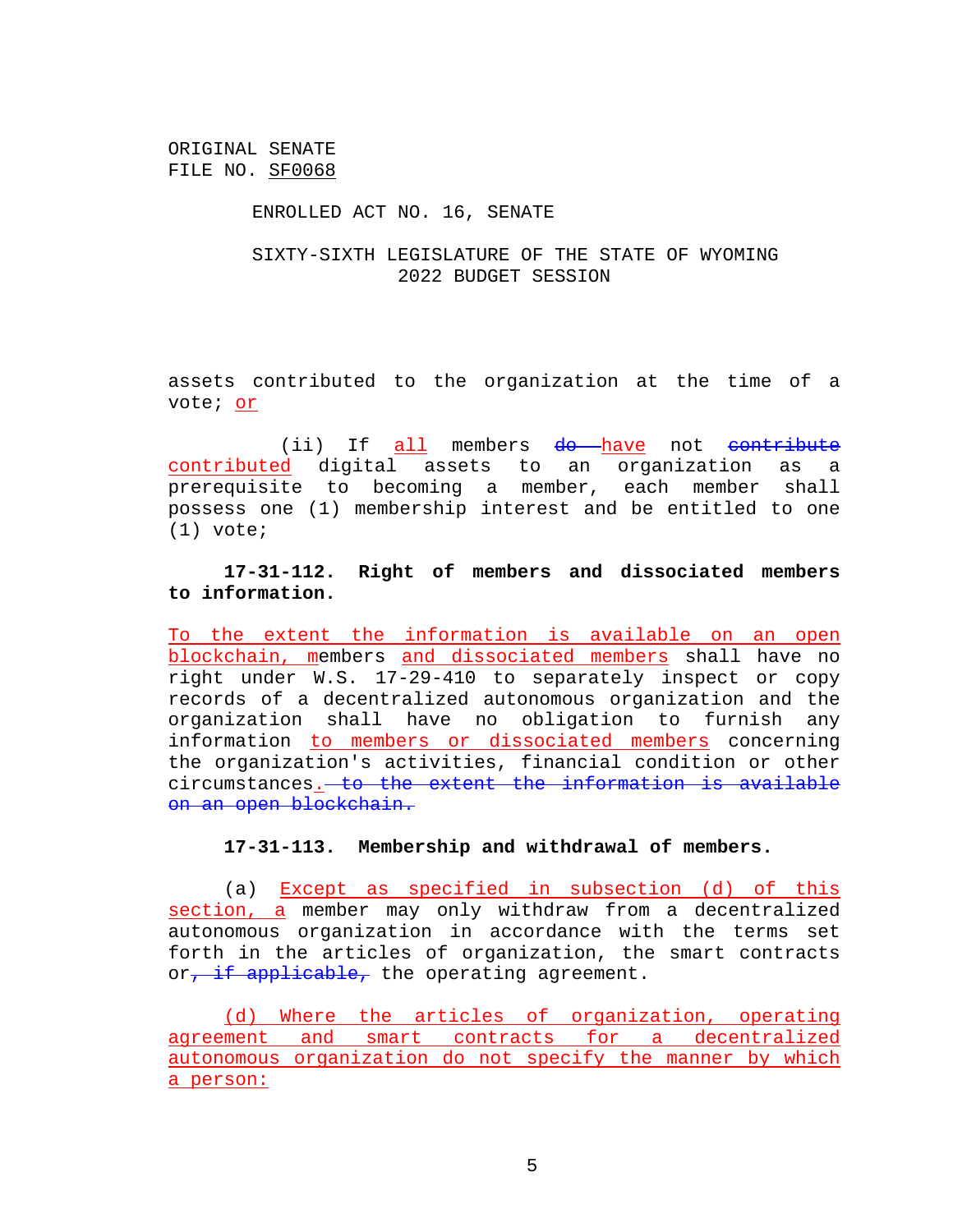ENROLLED ACT NO. 16, SENATE

SIXTY-SIXTH LEGISLATURE OF THE STATE OF WYOMING 2022 BUDGET SESSION

(i) Becomes a member of a decentralized autonomous organization, a person shall be considered a member if the person purchases or otherwise assumes a right of ownership of a membership interest or other property that confers upon the person a voting or economic right within the decentralized autonomous organization;

(ii) Withdraws membership from a decentralized autonomous organization, the person shall cease to be a member if the person transfers, sells or alienates all membership interests or other property that confers upon the person a voting or economic right within the decentralized autonomous organization and retains no further right of ownership therein.

### **17-31-114. Dissolution.**

(a) A decentralized autonomous organization organized under this chapter shall be dissolved upon the occurrence of any of the following events:

(ii) By vote of the majority of the members of a member managed decentralized autonomous organization;

(v) By order of the secretary of state if The decentralized autonomous organization is deemed to no longer perform performs a lawful purpose. or is no longer under the control of at least one (1) natural person;

(vi) Where all members of the decentralized autonomous organization have withdrawn in accordance with W.S. 17-31-113.

(c) Any interested party may petition a court of competent jurisdiction for dissolution of a decentralized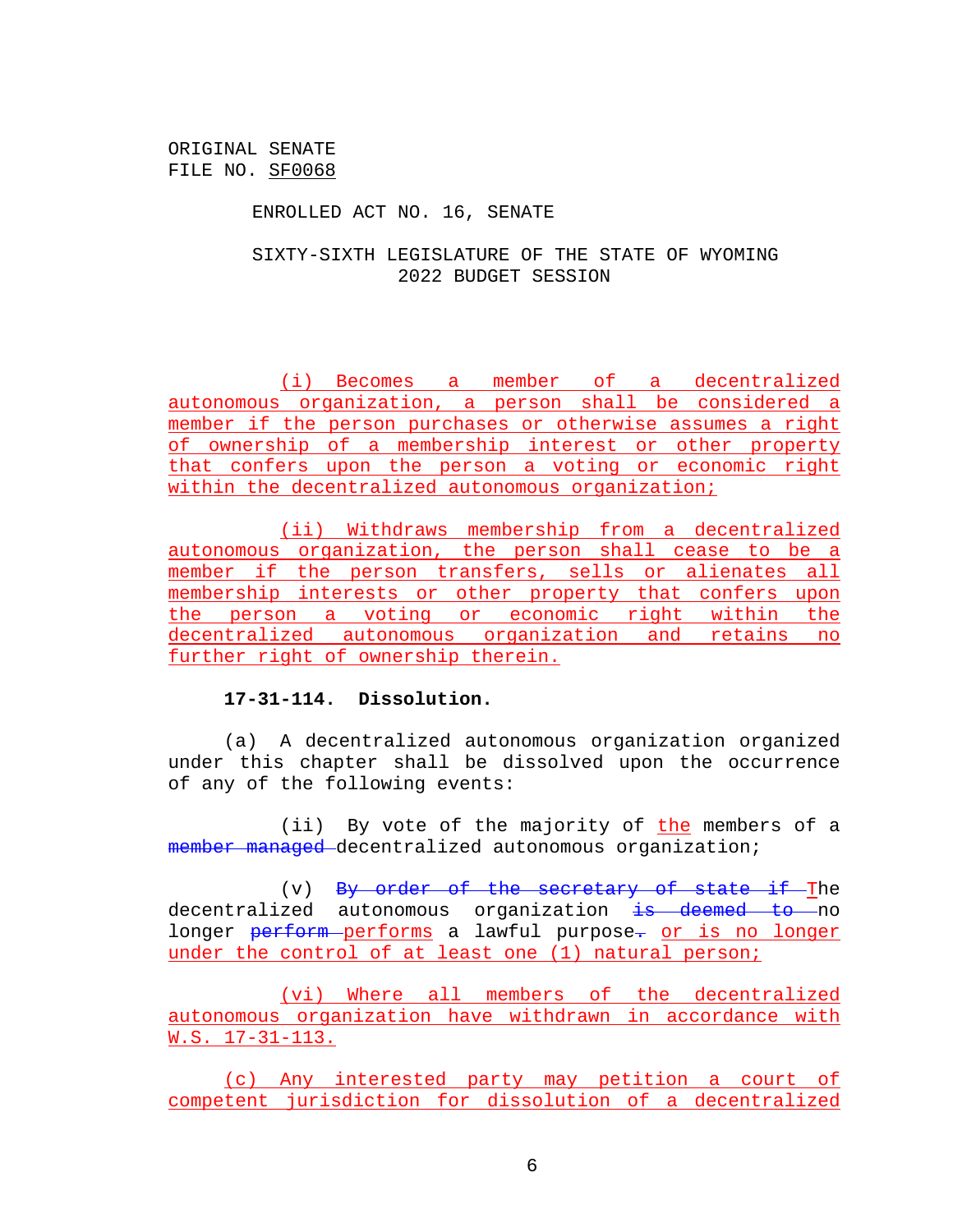ENROLLED ACT NO. 16, SENATE

SIXTY-SIXTH LEGISLATURE OF THE STATE OF WYOMING 2022 BUDGET SESSION

autonomous organization upon the occurrence of any of the events specified in subsection (a) of this section and upon finding the occurrence of one (1) or more of the events specified in subsection (a) of this section the court shall enter an order dissolving the decentralized autonomous organization.

**Section 2.** W.S. 17-31-102(a)(iv) and (viii), 17-31-105(d) and 17-31-111(a)(iii) are repealed.